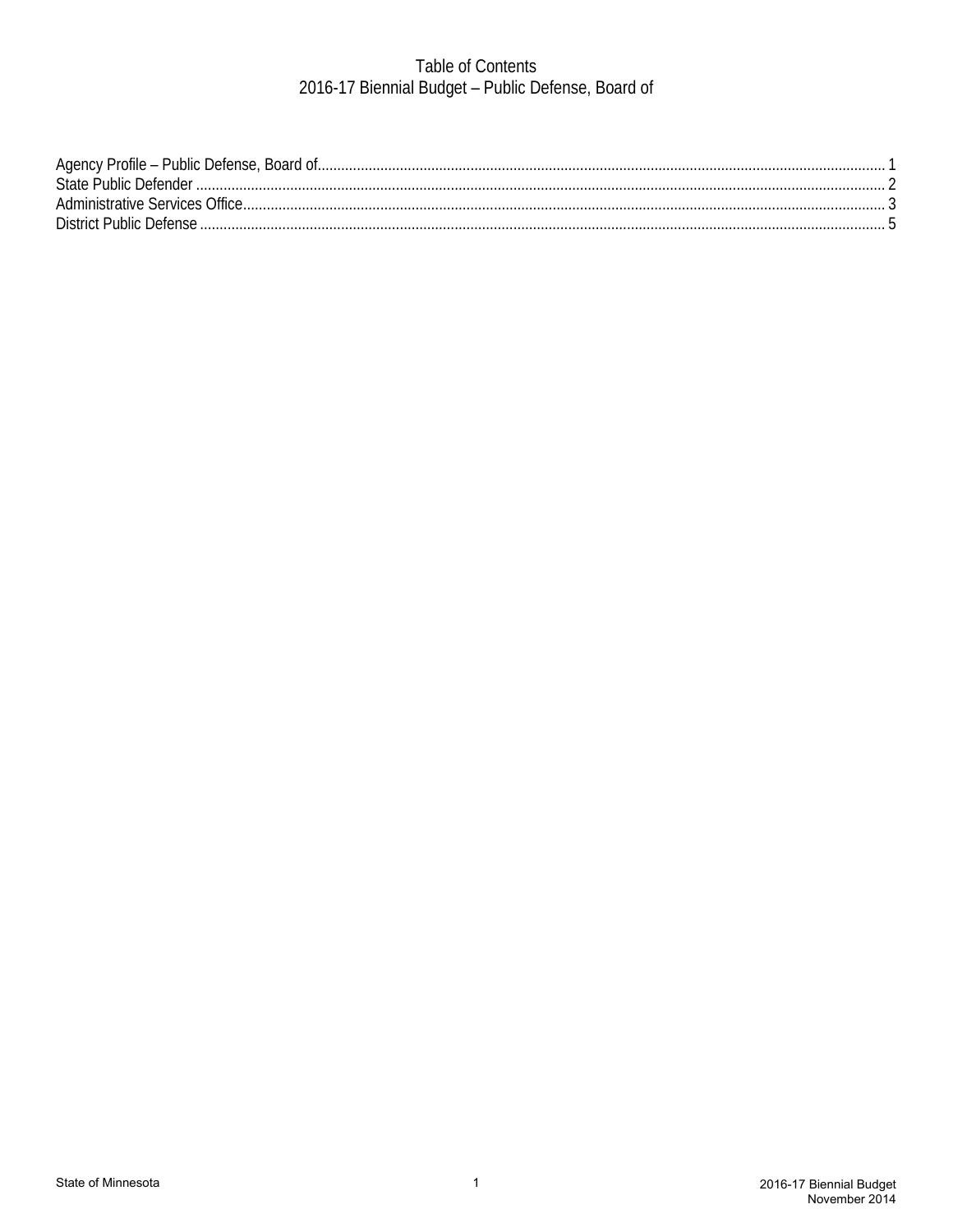# **Board of Public Defense Agency Profile Agency Profile**

<http://www.pubdef.state.mn.us/>

#### **AT A GLANCE**

- Provides mandated criminal defense services at the trial and appellate court level.
- 150,000 trial court cases opened annually.
- 4,000 appellate cases opened annually.
- Largest user of the Minnesota Court System.

## **PURPOSE**

The Board of Public Defense (BOPD) is a judicial branch agency whose purpose is to provide legal services mandated by the Constitution and statute. The Board's mission is to provide excellent criminal and

juvenile legal defense services to indigent clients through an independent, responsible and efficient public defender system.

We are committed to five major goals: client centered representation, creative advocacy, continual training for all staff, recruitment and retention of excellent staff, and being a full partner in the justice system.

A well-funded and functioning public defender system insures that the constitutional rights of the indigent are protected. This helps to protect the rights of all of our citizens. It also helps to make sure that the work of the court system continues uninterrupted which helps ensure that **people in Minnesota are safe.**

Public defender services are almost exclusively financed by the general fund. In Hennepin County (the 4<sup>th</sup> Judicial District) there is a cost sharing between the State of Minnesota and Hennepin County.



**BUDGET**

**Millions**

\$160 \$140 \$120 \$100 \$80 \$60 \$40 \$20  $50 + 10203$ FY08-09  $F^{1/10-11}$ FY04-05 FY06-07  $F^{1/2.13}$ **■ General Fund ■ Federal Funds ■ Other Funds** 

**Historical Spending**

*Source: SWIFT In 2010-2013 the board did receive funding through a temporary Attorney Registration Fee approved by the MN Supreme Court. The general fund is* 

*the predominant funding source. Source: Consolidated Fund Statement*

## **STRATEGIES**

We have developed various tools to further our mission and goals and to provide effective and efficient service delivery. These include:

- Implementation of quality representation guidelines on the trial and appellate levels
- Commitment to vertical representation
- Commitment to team defense
- Commitment to continual training of all staff
- Use of a cost-effective model of representation that combines full and part time defenders
- Development of an internal resource allocation policy to better target attorney resources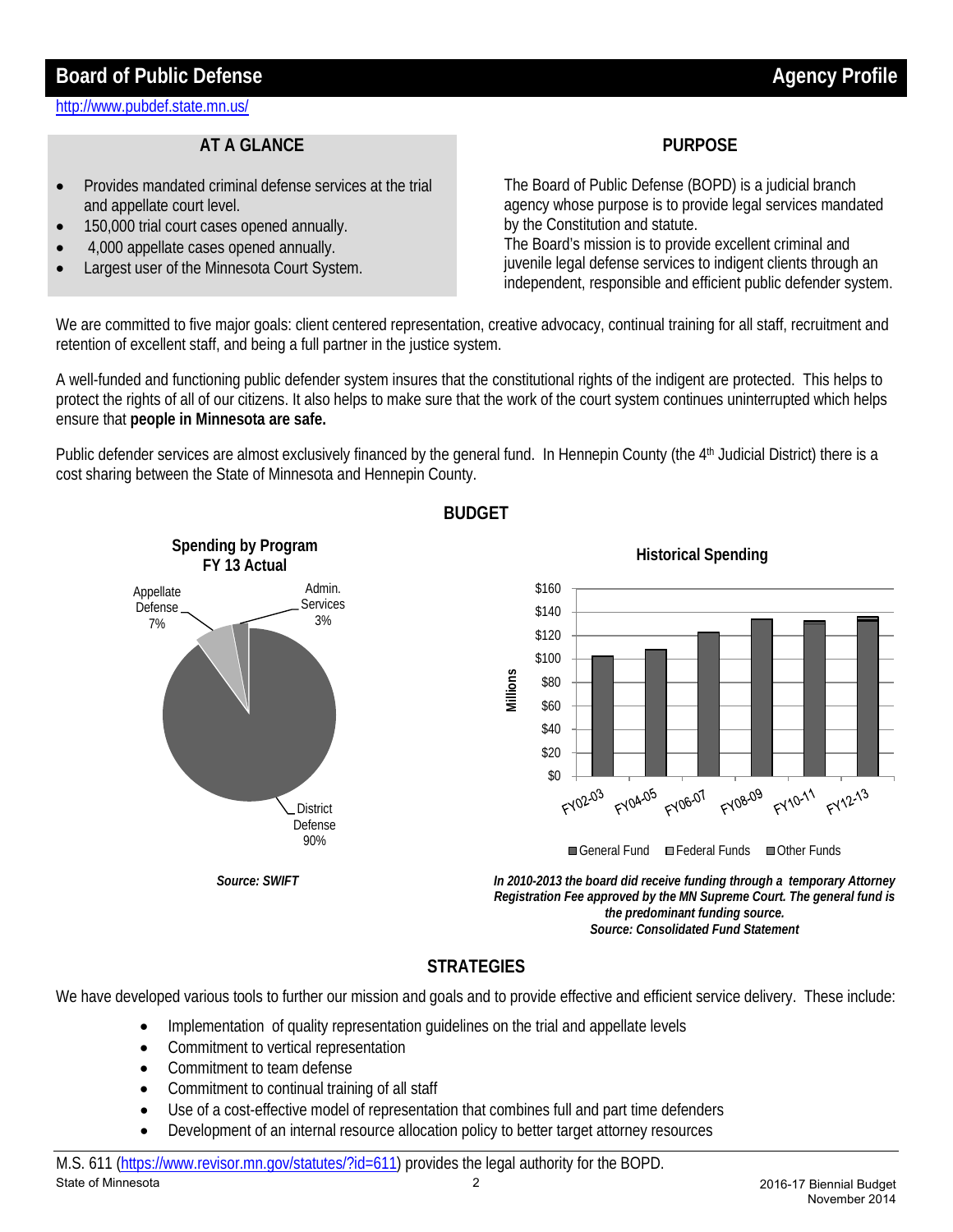# **Board of Public Defense Program Narrative Program Narrative**

### **Program:** Appellate Office

[http://www.pubdef.state.mn.us/](http://www.home.pubdef.state.mn.us/)

### **AT A GLANCE**

- 1,248 appellate files opened in 2013
- 3,861 parole revocation hearings 2013
- 528 briefs filed in appellate cases 2013

### **PURPOSE & CONTEXT**

The Appellate Office provides services to indigent clients in criminal appeals, post-conviction proceedings in the District Courts, and supervised release/parole revocation proceedings.

The goals for the Appellate Office are to provide excellent client-centered representation to clients in criminal appeals, post-conviction proceedings in the District courts, and supervised release/parole revocation hearings. The Appellate Office is dedicated to the principle that all clients are entitled to equal access to justice, and quality representation.

By providing quality representation, the Appellate Office helps ensure that legislation and court decisions are based on sound constitutional and legal principles, thereby ensuring that the rights of all citizens are protected.

Increased penalties and stronger enforcement have resulted in a significant increase in the population of the state's prisons and jails. The Minnesota Department of Corrections (DOC) records indicate that as of July 1, 2013 there were 9,772 inmates in the state's correctional facilities, an increase of 500 inmates over the last five years. This population is the majority of the client base for the Appellate Office

### **SERVICES PROVIDED**

The Appellate Office provides mandated services to indigent prisoners who appeal their criminal cases to the Minnesota Court of Appeals and Supreme Court; or who pursue post-conviction proceedings in the District Courts throughout the state; and to defendants in supervised release/parole revocation proceedings.

### **RESULTS**

The practice of criminal law does not readily lend itself to numerical results. However, the Appellate Office is in the process of incorporating quality representation guidelines into attorney practice including client visits and oral arguments.

| <b>Type of Measure</b> | Name of Measure                  | <b>Previous</b> | Current | Dates      |
|------------------------|----------------------------------|-----------------|---------|------------|
| Quantity               | Appellate Files Opened           | 480             | 779     | 2011 2013  |
| Quantity               | Appeals with Brief Filed         | 176             | 321     | 2011 2013  |
| Quantity               | Parole Revocation Hearings       | 3,450           | 3,861   | 2011 2013  |
| Quality                | Oral Arguments-Tried Cases       | 13              | 22      | 10/12 4/14 |
| Quality                | <b>Client Visits-Tried Cases</b> | 46              | 92      | 10/12 4/14 |

M.S. 61[1 https://www.revisor.mn.gov/statutes/?id=611](https://www.revisor.mn.gov/statutes/?id=611) provides the legal authority for the Appellate Office.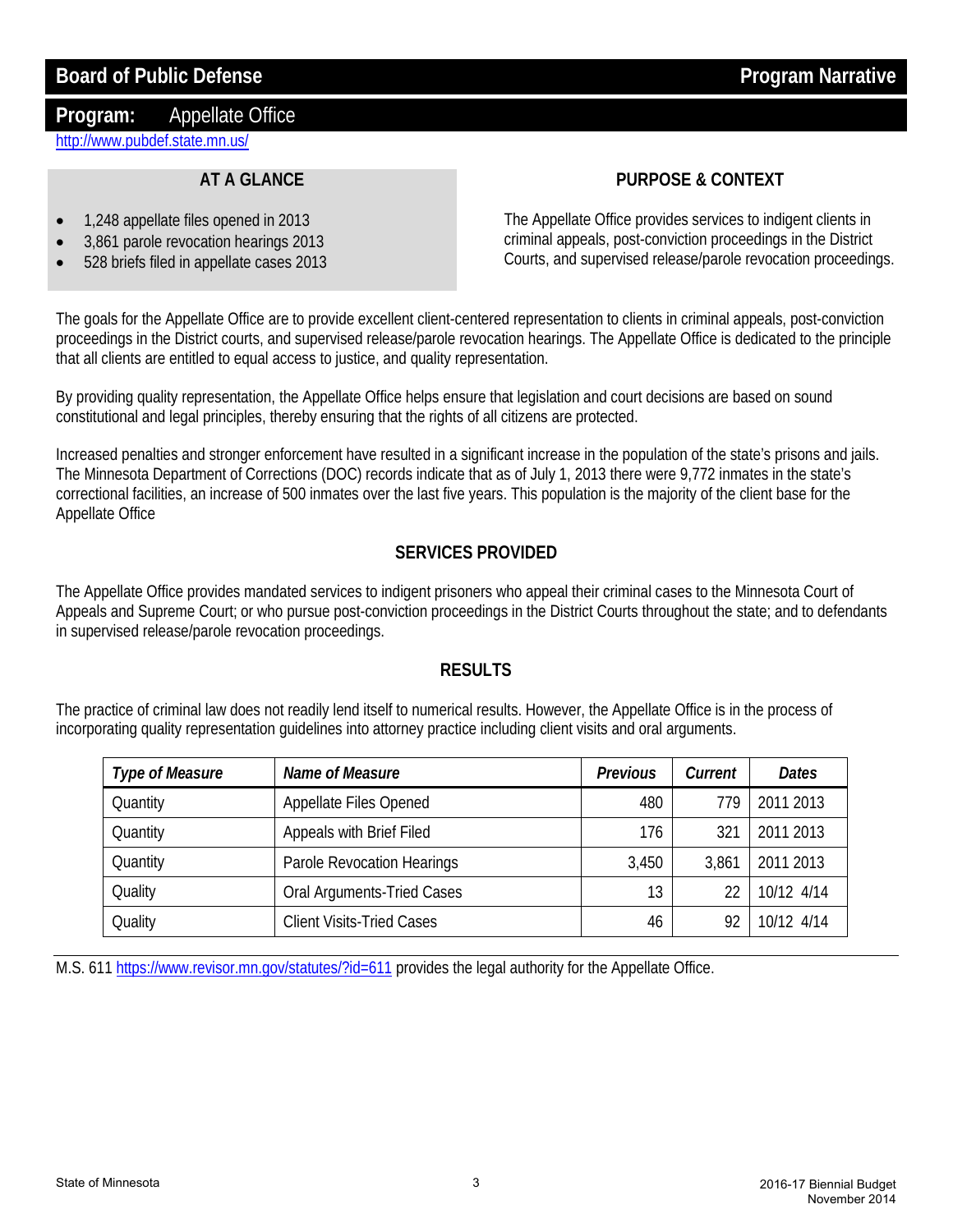# **Board of Public Defense Program Narrative**

# **Program: Administrative Services Office**

<https://www.home.pubdef.state.mn.us/>

### **AT A GLANCE**

- Developing electronic content management system to accept, store and retrieve documents, audio and video files electronically.
- Developing new efficiencies in administration and case handling.
- 1,000 employees receive training at statewide/district events.
- 99% up-time on internal systems.

### **PURPOSE & CONTEXT**

The Administrative Services Office Provides district and appellate defenders with the resources they need to provide high quality legal assistance to indigent Minnesotans, and to do so in a cost effective manner.

We implement board policies and provide staff support and training for all public defense functions statewide. In addition, we develop and manage agency systems in the areas of caseloads, budget, personnel, and agency assets.

We are currently in the process of developing an Electronic Content Management system (ECM). The ECM will allow for the transmission, review, and storage of electronic records (including text, audio and video files) that flow to and from our justice partners.

Over 500 people in agency's 26 offices, our part-time lawyers' offices and Public Defense Corporation offices rely on our technology staff for hardware and software assistance and the management of accounts used to access agency systems that are needed in the representation of clients.

### **SERVICES PROVIDED**

We have developed and implemented policies covering personnel, compensation, budgeting, training, conflict cases, internal controls, and management information systems. We have recently reviewed and implemented quality representation guidelines, and an internal resource allocation policy to better target attorney resources.

We have and are continuing to work on improving efficiency in case handling:

- Merged administration of the 7th and 8th Judicial Districts allowing for better cross district sharing of resources
- Developed and implemented a new class of full time attorney to provide more flexibility in the provision of services and to coming retirements of "baby boomer" part time defenders
- Developed and implemented a new multi-function class of support staff that will give the Board more flexibility by providing various support functions to attorneys.
- Implemented a model for immigration law support as required by the United States Supreme Court
- Developed a "defender dashboard" on the case management system to allow defenders to more effectively use additional features of the case management system.
- Worked with the Court to provide automatic scheduling and scheduling updates.
- Working with the Court to implement a "public defender" radial button in MNCIS, this will allow for the electronic transfer of case data automatically to the public defender case management system
- Developing an electronic content management system to integrate with the Courts E-court project and prosecutors statewide.
- Streamlined entry of case opening data and shifted it away from attorney staff.

Expanded the statewide trial team to better assist public defenders throughout Minnesota with difficult cases.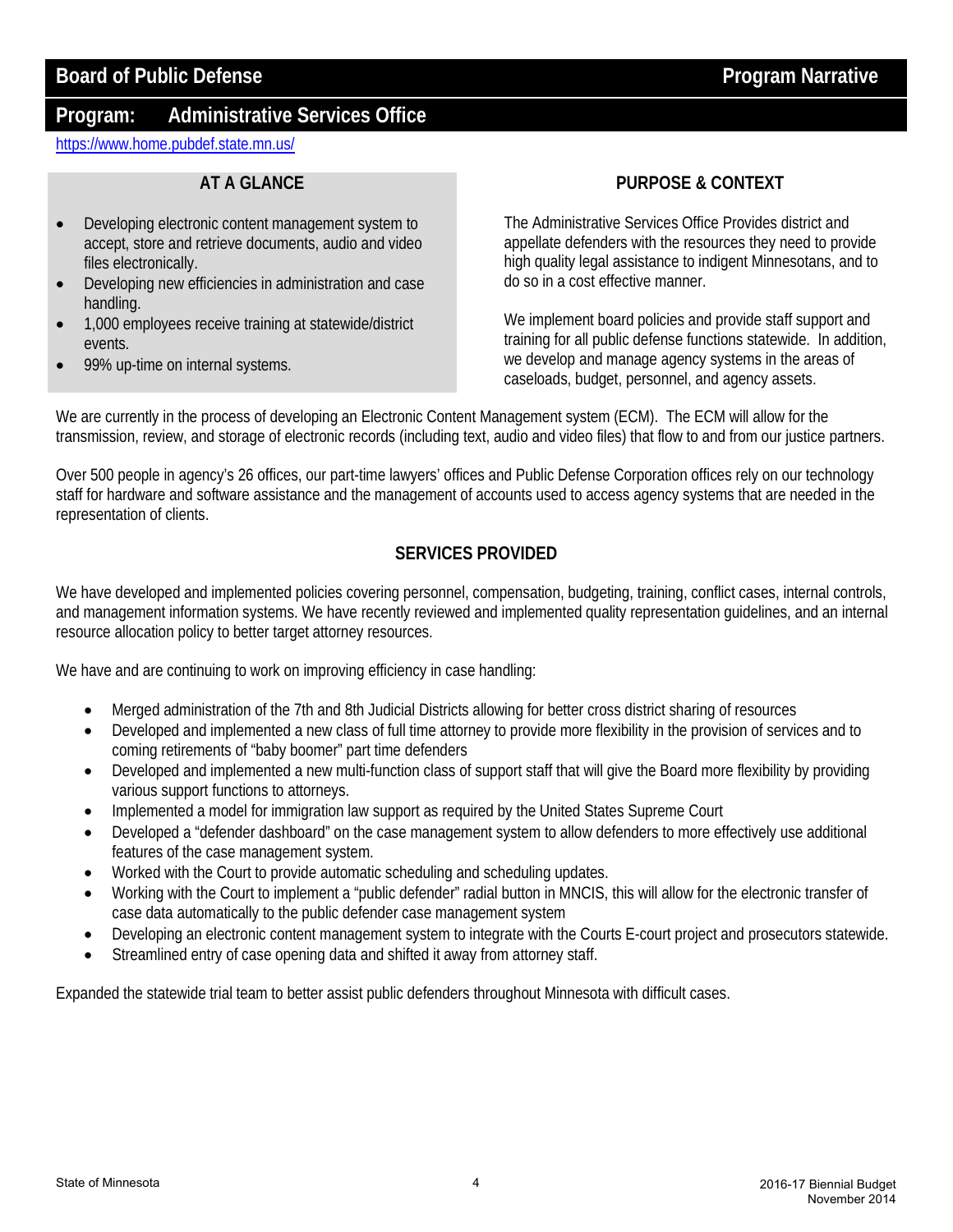## **RESULTS**

Our work continues on meeting the goals set out by the Board.

- Recruitment and retention of diverse work force- 45% women and 11% people of color.
- 1,000 trainees receive training at 9 statewide/district trainings.
- 297 technology requests for assistance per month with initial response times always within one business day.
- 99% up-time on internal systems.
- Maintenance of 107 servers, 325 desktop computers and 115 laptop computers.

We also continue to work with our justice partners to improve and increase the effectiveness of the criminal justice system. This work includes participation in the Chief Justice's Criminal Justice Task Force, regular meetings with county attorneys, working with district chief public defenders and county attorneys to develop a systematic approach to the use of electronic disclosure in criminal cases. These contributions help to improve efficiency and maintain a capable and reliable justice system.

M.S. 611 <https://www.revisor.mn.gov/statutes/?id=611> provides the legal authority for the Administrative Services Office.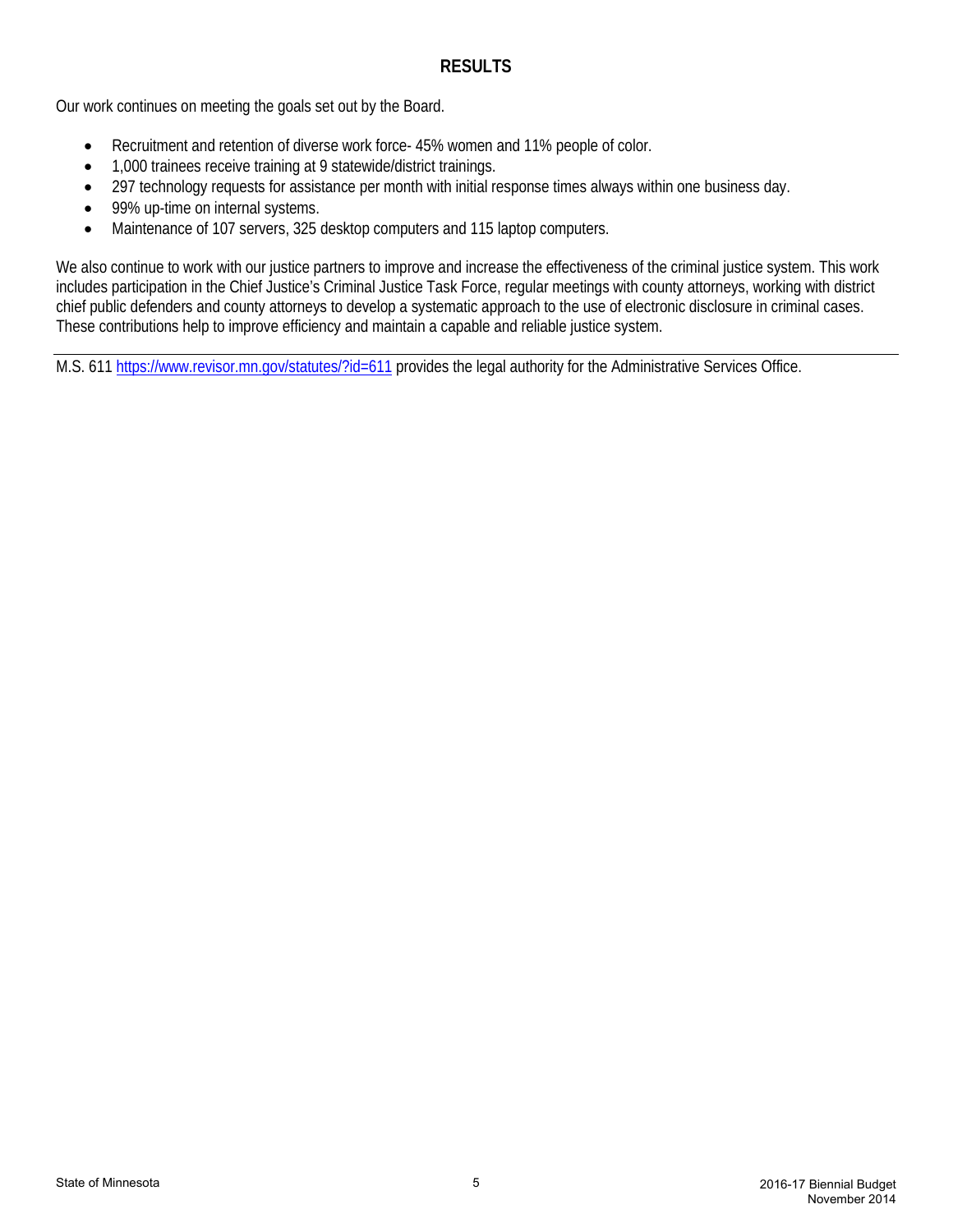# **Board of Public Defense Program Narrative Program Narrative**

# **Program: District Public Defense**

[http://www.pubdef.state.mn.us/](http://www.pubdef.state.mn.us/misc/favicon.ico)

#### **AT A GLANCE**

- 150,000 cases opened annually
- Largest user of the trial court system
- Caseloads far in excess of American Bar Association **Standards**
- 40,000 uncompensated part-time public defender hours

### **PURPOSE & CONTEXT**

The District Public Defense Program provides legal services required by the Constitution and statutes to indigent persons in Minnesota's trial courts.

This is accomplished through a system that relies on a mix of full-time and part-time attorneys as well as support staff.

Trial level public defenders provide service in approximately 150,000 cases per year (80%-90% of all criminal cases).

This program also includes statutory M.S. 611.215 https://www.revisor.mn.gov/statutes/?id=611.215 funding for four nonprofit public defense corporations. The corporations provide criminal and juvenile defense services primarily to minority indigent defendants, who otherwise would need public defense services.

#### **SERVICES PROVIDED**

Under Minnesota law, all individuals accused of a felony, gross misdemeanor, misdemeanor or juvenile crime are entitled to be represented by an attorney. The District Defense Program provides quality mandated criminal defense services to indigent persons in these cases. We also provide representation to children under ten (10) years of age in Children in Need of Protective Services (CHIPS) cases.

The public defense corporations are nonprofit corporations that provide criminal and juvenile defense services primarily to minority indigent defendants, who otherwise would need public defense services. The four corporations are the Neighborhood Justice Center (St. Paul); Legal Rights Center (Minneapolis), Duluth Indian Legal, and the Regional Native Public Defense Corporation (serving Leech Lake and White Earth).

### **RESULTS**

The Office of the Legislative Auditor's first conclusion in the 2010 Evaluation Report of public defense is this: "High public defender workloads have created significant challenges for Minnesota's criminal justice system."

The public defender system operates with approximately 65% of the attorney staff that the American Bar Association and Board of Public Defense Weighted Caseload Standards recommend.

According to the Legislative Auditor the most immediate cause of high public defender workloads, was the staffing cuts sustained in 2008/2009. The report described several other factors that make settlement of cases more difficult and time consuming. These include: legislation that has increased the severity of consequences for certain crimes; criminal charges or convictions that have civil consequences; additional hearings mandated by new legal requirements; language and cultural barriers; and more clients with mental illness and chemical dependency. Two other factors that have served to increase the workload for public defenders are recent U.S. Supreme Court decisions, and the needed review of scientific evidence.

In its report, the OLA observed that due to time pressures public defenders often had about 10 minutes to meet each client for the first time to evaluate the case, explain the client's options and the consequences of a conviction or plea, to discuss a possible deal with the prosecuting attorney, and allow the client to make a decision on how to proceed. State and national standards recommend 4 hours of work for the same cases.

In approximately 50% of Minnesota's counties, public defenders are not with the client at their first court appearance. This does not serve to build a level of trust with clients. Client trust is essential in providing quality representation and ensuring efficient resolution of cases. This is especially true in cases where there is a plea agreement, which is the vast majority (99%) of cases.